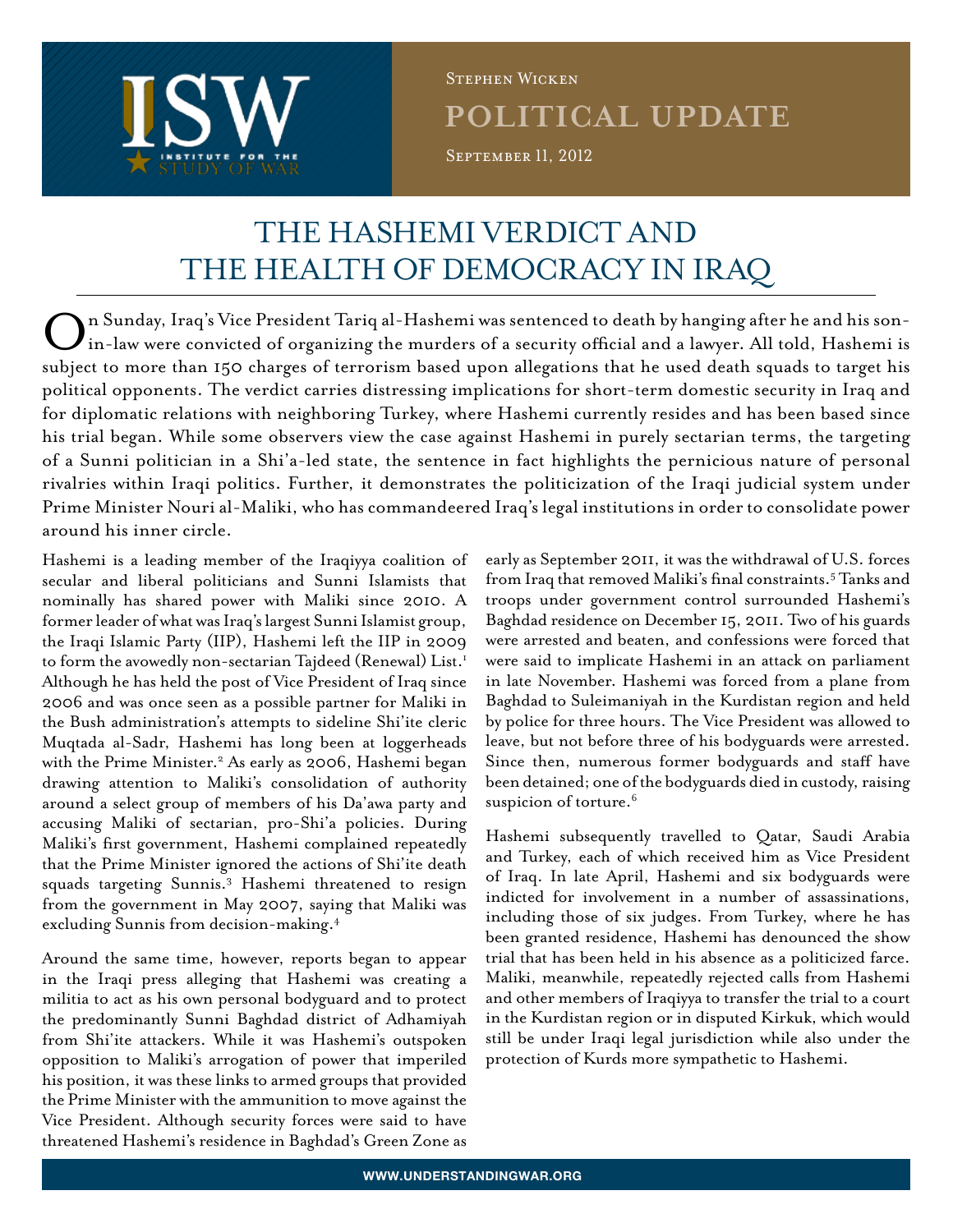#### **Domestic political impact**

A death sentence pronounced against the still-serving Vice President, shocking as it appears to Western audiences, likely will have limited impact upon the performance of Iraq's government. While Hashemi has been treated like a statesman in Doha, Riyadh and Ankara, and has been extremely vocal in both regional and Western media, he has played no active role in domestic politics in nearly nine months.7 It is extremely unlikely that Hashemi will return to Iraq, the death sentence and stories of tortured bodyguards severely undermining repeated assurances from Maliki's allies that Hashemi would receive full legal and personal protection should he present himself in Baghdad.

While the death sentence will undoubtedly serve to fuel tensions between Maliki and Hashemi's Iraqiyya partners, it is unlikely to bring the dispute to a head. Following Maliki's initial moves against Hashemi in December, Iraqiyya decided to boycott parliament, a miscalculation that was intended to force concessions from Maliki but that in fact served only to marginalize Iraqiyya from government. Having endured a succession of defections since returning to the political process, and with Iraqiyya leaders such as Deputy Prime Minister Saleh al-Mutlaq and Parliamentary Speaker Osama al-Nujaifi apparently having achieved at least some level of rapprochement with Maliki, Hashemi's bloc is not likely to take such a stand again. While calls for the formation of autonomous federal regions to counter Maliki's centralization of power intensified following the issuing of charges against Hashemi, these too appear to have lost momentum.

Iraqiyya members' responses to the sentence have been muted, pointing to the politicization of the judiciary at the hands of the Prime Minister's office. A source close to Iraqiyya leader Ayad Allawi suggested that Allawi will likely ask Iraqi President Jalal Talabani to intervene on Hashemi's behalf. However, while expressing "regret" at the timing of the verdict—while Hashemi remains technically in office and concern that the sentence might "complicate efforts to achieve national reconciliation," Talabani was quick to add that expressing his opinion did not constitute challenging the judiciary or interfering in its decisions.<sup>8</sup>

## **Democratic, security, and diplomatic implications**

While western media accounts have focused on the fact that Maliki is a Shi'a and Hashemi a Sunni, sectarianism is insufficient as an explanation for Maliki's targeting of Hashemi. Hashemi was a political rival to Maliki with his own constituency who had enjoyed considerable support from the U.S. He was an outspoken critic of the Prime Minister for years, increasingly so during the tortured period of government formation in 2010. The withdrawal of the U.S. from Iraq provided Maliki with the opportunity to move against Hashemi and some of his partners.

Maliki's attack, however, came through the courts. While he leveraged security forces to intimidate opponents, including Hashemi, as early as September 2011, he did not strike. Instead he warned Hashemi off, and even after the first of Hashemi's bodyguards were arrested and accusations were made against the Vice President, Hashemi was allowed to leave for the Kurdish capital, Arbil. Had Hashemi's brief detention at Baghdad airport—as well as other attempts to intimidate rivals and opponents such as Mutlaq and Independent High Electoral Commission (IHEC) head Faraj al-Haidari—cowed Hashemi into silence, it is possible that the case against him might have been allowed to fall through one of the innumerable gaps in the Iraqi legal system.

This, rather than the perennial sectarian conflict, is the most troubling aspect of Iraq's fledgling democracy that is highlighted by the Hashemi verdict. Maliki and his allies have successfully taken the Iraqi judicial system under their control and used it to pursue a political vendetta, forcing one of the most powerful politicians in Iraq from the country and all but ensuring that he will not return during the tenure of Maliki. The fact that Hashemi was acquitted in a third case relating to the killing of another security officer will do little to assuage concerns at the politicization of the Iraqi judicial system; neither will the fact that, as the International Crisis Group has noted, "[a]lthough the arrest warrant was issued by a panel of judges, some have questioned whether the judicial authorities had adequate opportunity to review the files before taking this step."<sup>9</sup>

The sentence against Hashemi is the most high-profile in a long list of examples of the politicization of the Iraqi legal system at Maliki's hands. Repeatedly the Prime Minister has pressured Iraq's top judicial institutions—the Supreme Court and Higher Judicial Council—to rule in ways that have enhanced his power and that of his allies at the expense of rivals. Key decisions include the March 2010 Supreme Court ruling that allowed Maliki's post-election coalition to be considered the largest parliamentary bloc and therefore to take power at the expense of the largest bloc at the time of voting, Iraqiyya;<sup>10</sup> the July 2010 Higher Judicial Council judgment that new legislation can be proposed by the cabinet or the president and not by parliament; $^{\text{II}}$  and the stipulation that Iraq's independent bodies—including the Integrity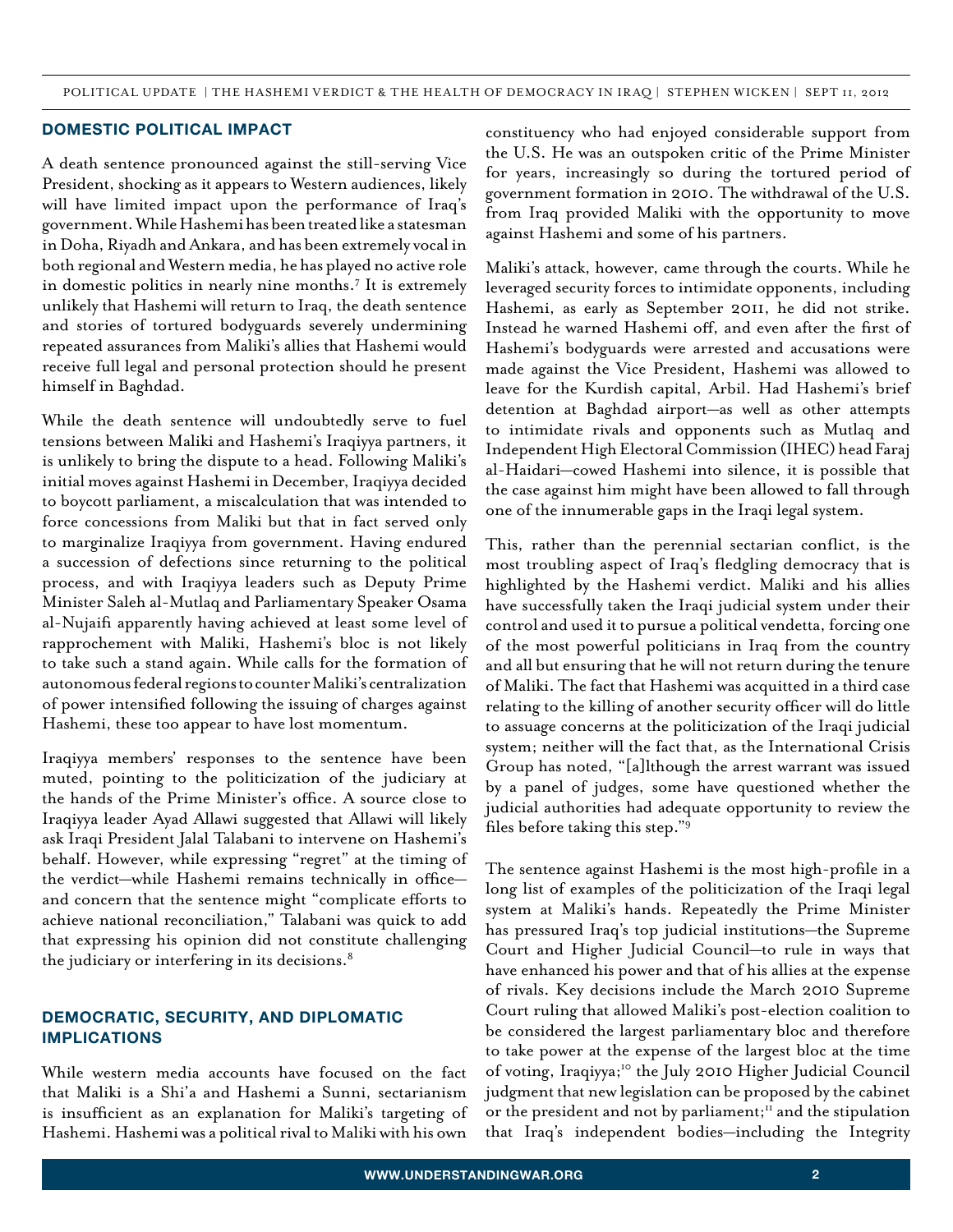Commission, IHEC and the Central Bank – should report directly to the cabinet.<sup>12</sup>

While the Prime Minister has repeatedly leveraged the judiciary to consolidate power and sideline rivals—in addition to the cases noted above, he made repeated attempts to delay and distort vote counts during the 2010 electoral process—he has not always been so concerned with the rule of law. Human rights organizations frequently have publicized the 'precautionary' extralegal detention and torture of thousands of individuals,13 often held without even being told of the charges against them, as well as the number of executions conducted in a country whose legal system relies on confessions, taken by force more often than not.14 Meanwhile, Iraq has acquitted senior Lebanese Hezbollah leader Ali Mussa Daqduq, strongly believed to have masterminded the killing of five American soldiers in 2007, on the grounds that only evidence collected by an investigating judge is admissible under the Iraqi judicial system.<sup>15</sup> The Daqduq verdict has been widely viewed as evidence of pressure upon Maliki from Hezbollah's sponsor Iran, which enjoys a close if complicated relationship with the Iraqi Prime Minister.

None of this is meant to suggest that sectarian dynamics are irrelevant to the Hashemi case. The death sentence likely will incense elements of the Sunni population already disenfranchised or disengaged from the political process who view Maliki's policies purely in sectarian terms.<sup>16</sup> In the short term, it may fuel violence against Shi'ite civilians and especially against members or symbols of the legal system. This, in turn, may prompt responses by members of Shi'ite militias who have lately focused more on rivalries with one another than on, for instance, retaliating for increasingly intense, frequent and often sophisticated attacks by al-Qaeda affiliates.<sup>17</sup> Among those groups already inclined to view Iraqi political dynamics in sectarian terms, Hashemi's death sentence will likely compound existing prejudices and may fuel localized unrest.

Equally worrisome over the long term, however, are the implications for Iraq's relations with neighboring Turkey, whose Prime Minister Recep Tayyip Erdogan was quick to express support for Hashemi following the verdict.<sup>18</sup> Hashemi's stay in Turkey has coincided with a particular low period in Iraqi-Turkish relations, with Maliki and Erdogan frequently exchanging barbed criticisms.<sup>19</sup> Maliki has accused Turkey of behaving like a "hostile state" aiming to establish hegemony in the Middle East,<sup>20</sup> while Iraqi government spokesman Ali al-Dabbagh criticized Turkey for acting "as a lawyer for others" in supporting Hashemi.<sup>21</sup> The hostility

between the two governments over the Hashemi case and the Syrian crisis has engendered a diplomatic crisis,<sup>22</sup> with Iraq demanding the replacement of the Turkish consul in Kirkuk after Turkish Foreign Minister Ahmet Davutoglu visited the disputed city in August.<sup>23</sup> With Turkey apparently content to host Hashemi indefinitely and thus to provide one of Maliki's most vocal critics with a stage from which to denounce the Prime Minister, and with Turkey seemingly aligning ever more firmly with the Kurdistan Regional Government in its dispute with Baghdad over oil and gas revenues, relations are unlikely to improve. This, in turn, diminishes the already slim prospect of Iraqi-Turkish cooperation over the Syrian crisis, over which Turkey has been extremely active and Iraq, at best, agnostic.

The recent increase in violence along historic fault lines will make it difficult to gauge the effects of the Hashemi verdict upon Iraq's fragile security environment. The verdict itself was announced in conjunction with a massive wave of apparently coordinated ISI attacks that killed more than 100 people across the country.24 While the Hashemi verdict likely did not relate to this attack, the effects may compound to exacerbate immediate political tensions and possibly to mobilize the politically disenfranchised. In the longer term, the implications are dire for rule of law institutions in Iraq. The consolidation of power at the hands of Maliki and his inner circle, particularly through the politicization of the judiciary, raises extreme skepticism about the prospect of free and fair elections in 2013 and beyond and casts grave doubts about the health of democracy in Iraq.<sup>25</sup>

### **NOTES**

<sup>1</sup> Gina Chon, "Disunity Threatens Sunni Iraq," Wall Street Journal, September 28, 2009.

- <sup>2</sup> Hamza Hendawi, "Iraq's Shiite prime minister criticizes Sunni vice president, widening rift," Associated Press, November 21, 2007.
- <sup>3</sup> Fareed Zakaria, "A Political Path Out of Iraq," The Washington Post, May 31, 2006.
- <sup>4</sup> Nic Robertson, "Sunni demand could unravel Iraqi government," CNN, May 7, 2007.
- <sup>5</sup> International Crisis Group, "Déjà Vu All Over Again: Iraq's Escalating Political Crisis," July 30, 2012, p. 6.
- <sup>6</sup> Human Rights Watch, "Iraq: Investigate Death of VP's Bodyguard in Custody," March 23, 2012.
- 7 Politics-by-telecommuting is common among Iraq's political leaders: witness Muqtada al-Sadr's frequent periods in Qom, Ayad Allawi's